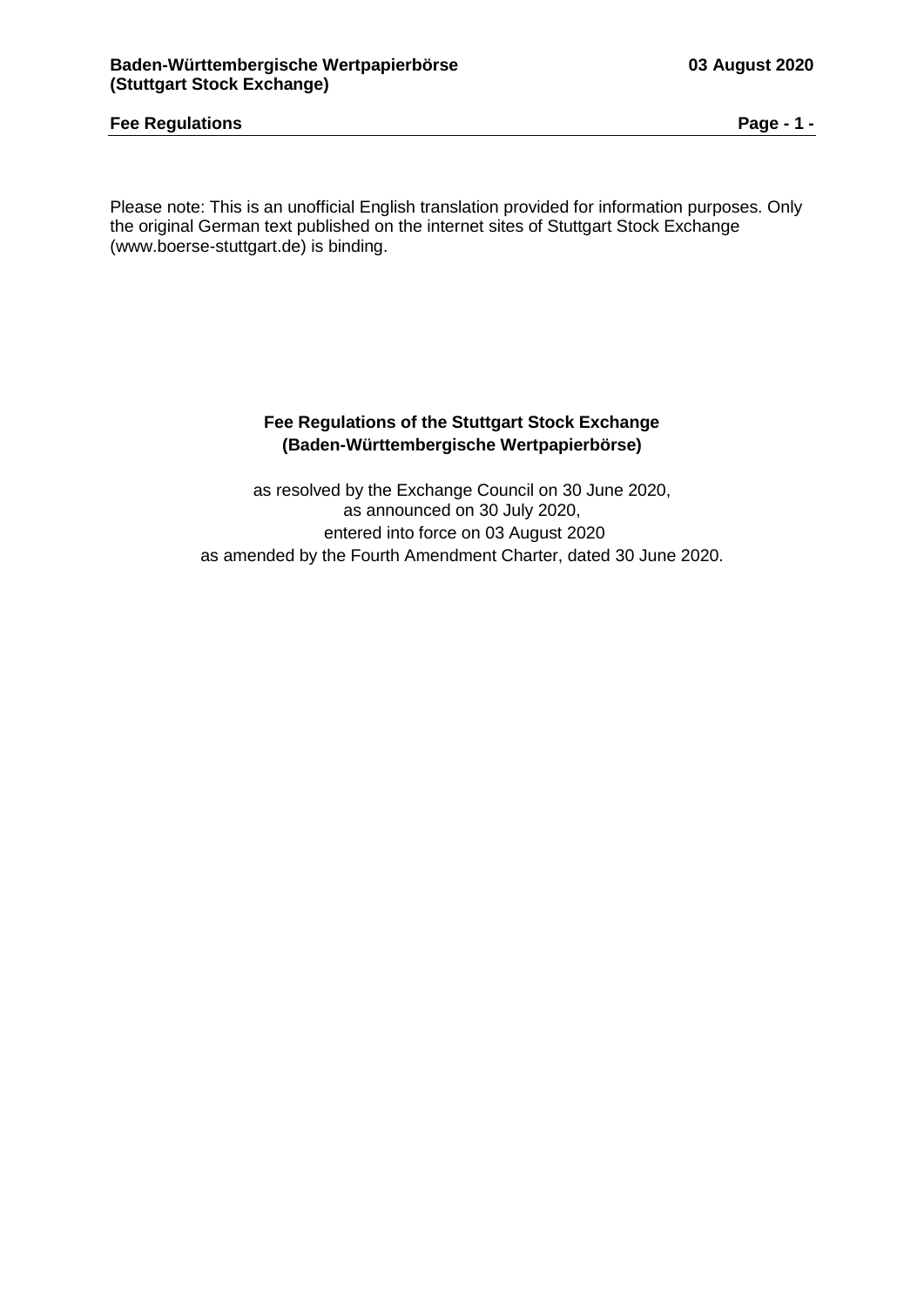# **Fee Regulations Page - 2 -**

# **Contents**

|                                         | Section 1  |                                                                                                                                                                        |  |
|-----------------------------------------|------------|------------------------------------------------------------------------------------------------------------------------------------------------------------------------|--|
|                                         | Section 2  |                                                                                                                                                                        |  |
|                                         | Section 3  |                                                                                                                                                                        |  |
|                                         | Section 4  |                                                                                                                                                                        |  |
|                                         | Section 5  |                                                                                                                                                                        |  |
|                                         | Section 6  |                                                                                                                                                                        |  |
|                                         | Section 7  |                                                                                                                                                                        |  |
|                                         | Section 8  |                                                                                                                                                                        |  |
| <b>Chapter II:</b>                      |            | Fees for the Admission to, and the Participation in, Exchange Trading  4                                                                                               |  |
|                                         | Section 9  | Fee for the Admission of Participants for Exchange Trading  4                                                                                                          |  |
|                                         | Section 10 | Participation in Exchange Trading (Participation Fee)  4                                                                                                               |  |
| <b>Chapter III:</b><br><b>Admission</b> | 4          | Fees for the Admission of Securities to Exchange Trading, the Inclusion of<br>Securities into Exchange Trading in the Regulated Market, and the Revocation of any such |  |
|                                         | Section 11 | Admission of Securities to Exchange Trading in the Regulated Market                                                                                                    |  |
|                                         |            | Section 12 Inclusion of Securities into Exchange trading in the Regulated Market  5                                                                                    |  |
|                                         |            |                                                                                                                                                                        |  |
|                                         | Section 13 | Revocation of Admission of Securities to Exchange Trading in the                                                                                                       |  |
| <b>Chapter IV:</b>                      |            |                                                                                                                                                                        |  |
|                                         |            | Section 14 Introduction of Securities to Exchange Trading (Introduction Fee)  5                                                                                        |  |
| <b>Chapter V:</b>                       |            | Fees for the Admission to the Exchange Trader's Examination (Exchange                                                                                                  |  |
|                                         | Section 15 |                                                                                                                                                                        |  |
|                                         |            |                                                                                                                                                                        |  |
|                                         | Section 16 |                                                                                                                                                                        |  |
|                                         |            |                                                                                                                                                                        |  |
|                                         |            |                                                                                                                                                                        |  |
|                                         |            |                                                                                                                                                                        |  |
|                                         |            |                                                                                                                                                                        |  |
|                                         |            |                                                                                                                                                                        |  |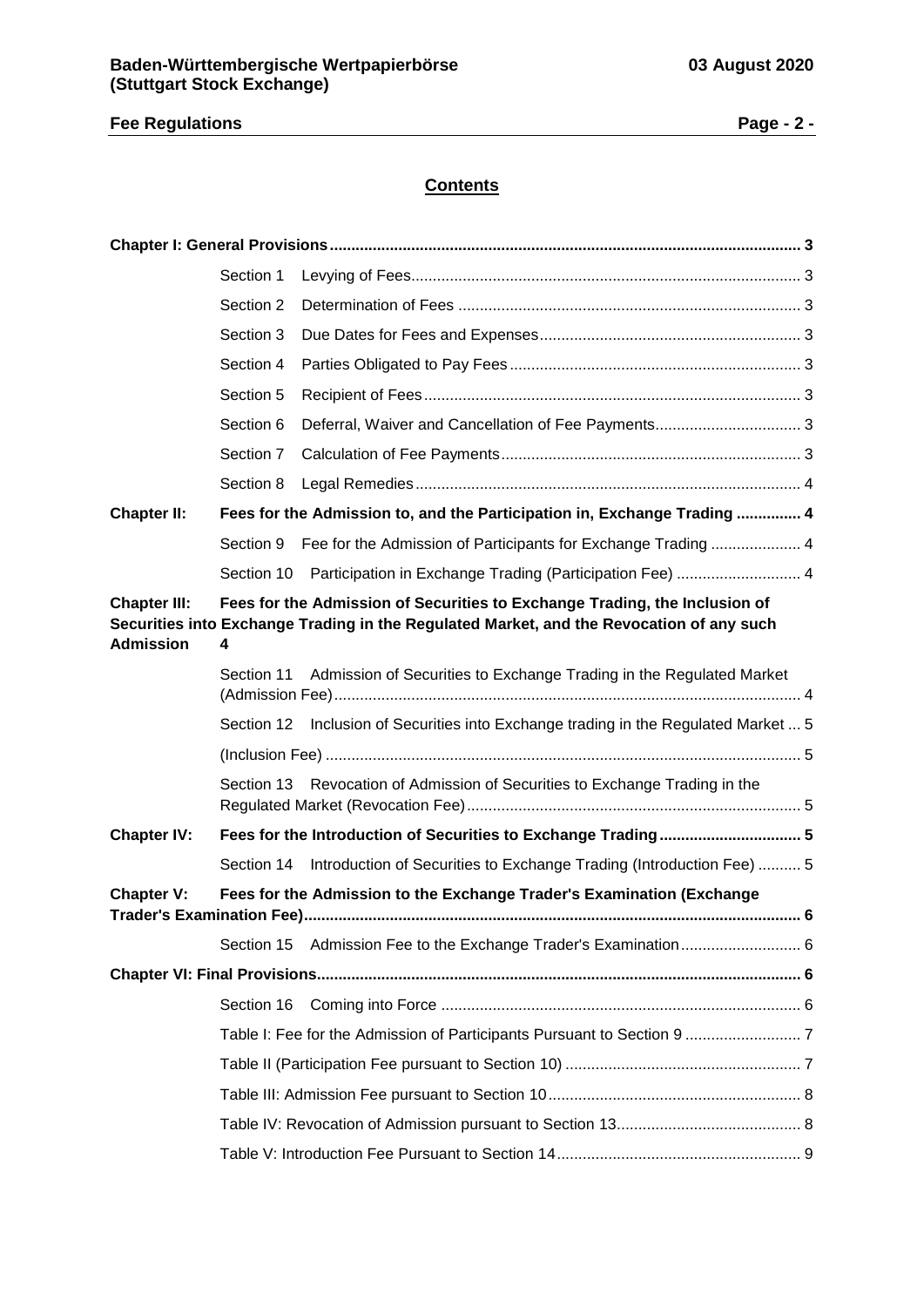### **Fee Regulations Page - 3 -**

### <span id="page-2-0"></span>**Chapter I: General Provisions**

#### <span id="page-2-1"></span>**Section 1 Levying of Fees**

- (1) Fees shall be levied for
	- 1. the admission to participate in Exchange trading, and for actual participation in Exchange trading;
	- 2. the admission of financial instruments and other rights and assets to Exchange trading, the inclusion of securities into Exchange trading in the Regulated Market (*Geregelter Markt*), and the revocation of any such admission or inclusion;
	- 3. the introduction of securities to the Exchange; and
	- 4. admission to the Exchange Trader's Examination.
- (2) In certain trading segments, fees may be levied for the listing of securities without specific maturity.
- (3) In addition, the reimbursement of expenses may be requested.

#### <span id="page-2-2"></span>**Section 2 Determination of Fees**

- (1) The fees payable for the activities of the governing bodies of the Exchange, or the use of Exchange facilities, shall be determined in accordance with the following provisions in conjunction with the tables appended hereto.
- (2) The Board of Management shall determine the fees in accordance with these Fee Regulations.

#### <span id="page-2-3"></span>**Section 3 Due Dates for Fees and Expenses**

- (1) Fees and expenses shall be due and payable upon submission of an invoice, unless a later date has been set for this purpose.
- (2) The duty to pay ongoing fees shall commence in the year in which the requirements for the payment of such fees are met for the first time.
- (3) The duty to pay ongoing fees shall end upon the expiration of the calendar year in which the requirements for the payment of such fees cease to exist.

#### <span id="page-2-4"></span>**Section 4 Parties Obligated to Pay Fees**

The fees and expenses as per Sections 8 and 9 hereof shall be reimbursed by the enterprise admitted, but in all other cases by the applicant, or the Issuer (Sections 1 (2) and 12 (2)), respectively. Where several entities have submitted a joint application, these entities shall be jointly and severally liable.

#### <span id="page-2-5"></span>**Section 5 Recipient of Fees**

The administrating and operating institution of the Exchange (Baden-Württembergische Wertpapierbörse GmbH) is entitled to receive the fees and expenses levied in accordance with the present Fee Regulations.

#### <span id="page-2-6"></span>**Section 6 Deferral, Waiver and Cancellation of Fee Payments**

In particularly justifiable individual cases, the Board of Management may, upon request, defer the deadline for payment of fees or cancel or waive fees in whole or in part, if the collection of such fees would cause considerable cost or result in hardship for, or would be unfair to, the affected party.

#### <span id="page-2-7"></span>**Section 7 Calculation of Fee Payments**

Regarding the Admission for Trading on the Regulated Market, the listing for Trading on the Regulated Market, the Inclusion for Trading on the Regulated Market of new financial instruments shall be the fee applicable to those securities that most closely resembles such new type of financial instrument.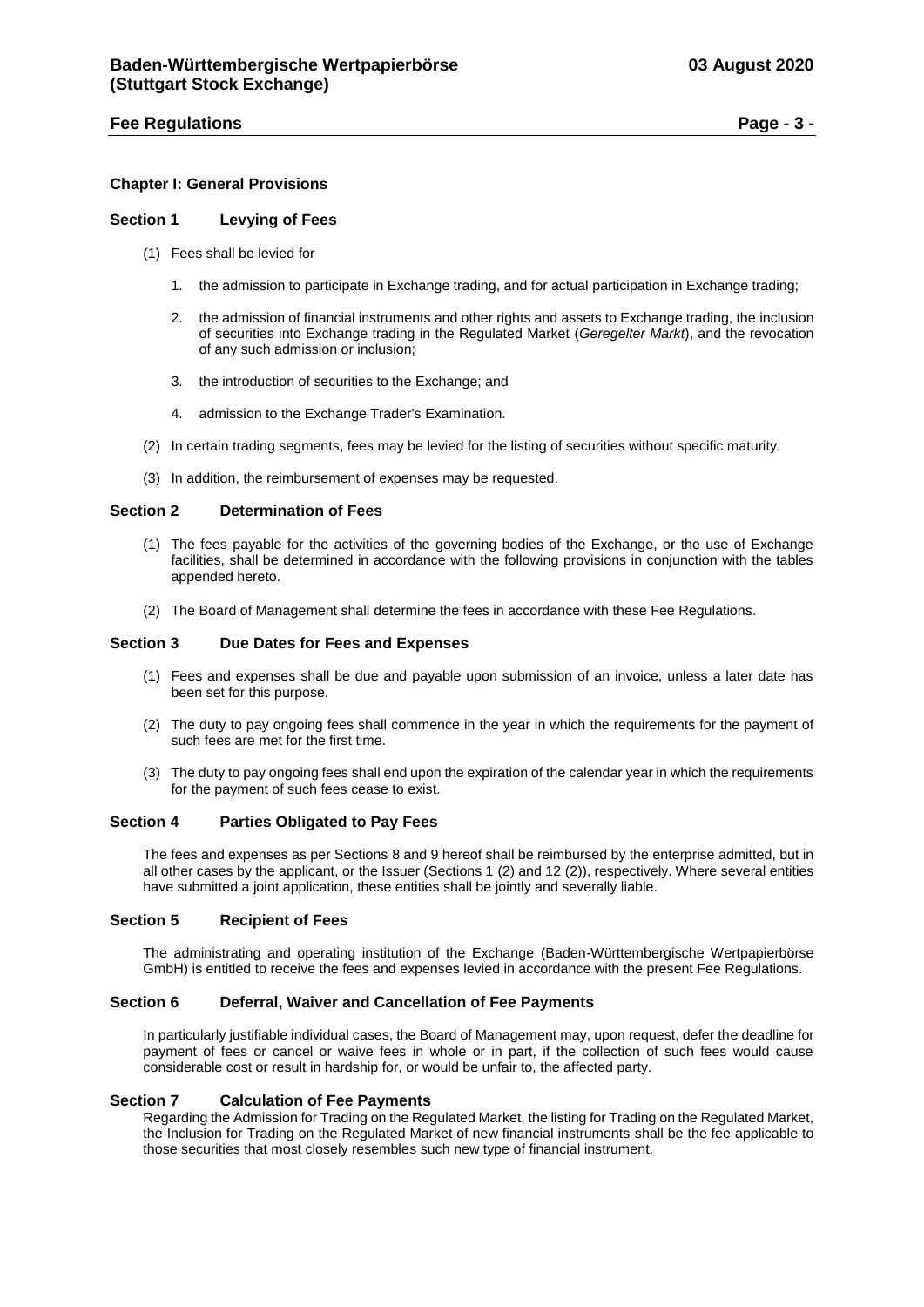### **Fee Regulations Page - 4 -**

#### <span id="page-3-0"></span>**Section 8 Legal Remedies**

With regard to all decisions made in accordance with the present Fee Regulations, recourse is open to the administrative courts.

#### <span id="page-3-1"></span>**Chapter II: Fees for the Admission to, and the Participation in, Exchange Trading**

#### <span id="page-3-2"></span>**Section 9 Fee for the Admission of Participants for Exchange Trading**

Upon admission, enterprises shall pay a one-off fee for the admission as a participant in accordance with the relevant fee categories in Table I. Classification under one of the aforementioned categories will be based on the enterprise's standing in the securities business, as well as on its presumed interest in the Exchange facility.

### <span id="page-3-3"></span>**Section 10 Participation in Exchange Trading (Participation Fee)**

- (1) Enterprises admitted to the Exchange shall pay an annual participation fee in accordance with the relevant fee categories in Table II. Classification under one of the aforementioned categories will be based on the enterprise's standing in the securities business, as well as on its presumed interest in the Exchange facility. In addition, Quality Liquidity Providers shall pay an annual fee in accordance with Table II.
- (2) The annual fees for persons authorised to enter into Exchange trades on behalf of an admitted enterprise (Exchange traders), or to act on behalf of a Quality Liquidity Provider (QLP), or to trade for an admitted enterprise or a QLP for a limited period of time (non-permanent Exchange traders) are set forth in Table II.
- (3) The duty to pay annual Participation Fees in accordance with paragraphs 1 and 2 above shall commence in the calendar year in which the requirements for the payment of such fees are met for the first time.
- (4) The duty to pay annual Participation Fees in accordance with paragraphs 1 and 2 above shall end at the end of the calendar year in which the requirements for the payment of such fees cease to exist.
- (5) No fees will be reimbursed in the event of an admission being surrendered during the course of a year.

### <span id="page-3-4"></span>**Chapter III: Fees for the Admission of Securities to Exchange Trading, the Inclusion of Securities into Exchange Trading in the Regulated Market, and the Revocation of any such Admission**

#### <span id="page-3-5"></span>**Section 11 Admission of Securities to Exchange Trading in the Regulated Market (Admission Fee)**

- (1) Unless otherwise provided below, a fee in accordance with Table III shall be levied for the admission of securities to Exchange trading in the Regulated Market.
- (2) A fee pursuant to Table III will be levied for the admission of bonds to Exchange trading in the Regulated Market of an institution that issues bonds in a continuous or repeated manner (Permanent Issuer).
- (3) A fee in accordance with Table III will be levied for the admission of conditional capital instruments to Exchange trading in the Regulated Market.
- (4) The fees for admission of Exchange Traded Products (ETPs) specifically, Exchange Traded Funds (ETFs), Exchange Traded Commodities (ETCs) and Exchange Traded Notes (ETNs) – to Exchange trading in the Regulated Market are set forth in Table III.
- (5) Where several securities of the same Issuer are admitted to Exchange trading in the Regulated Market, the Board of Management may reduce the fee to be levied if the securities involved have equivalent terms and features and, due to the similarity between the issues, the introduction does not involve a large amount of time or resources.
- (6) Where
	- 1. an application for admission has been withdrawn, or
	- 2. the admission procedure has been aborted for any other reason, prior to the issue of a decision,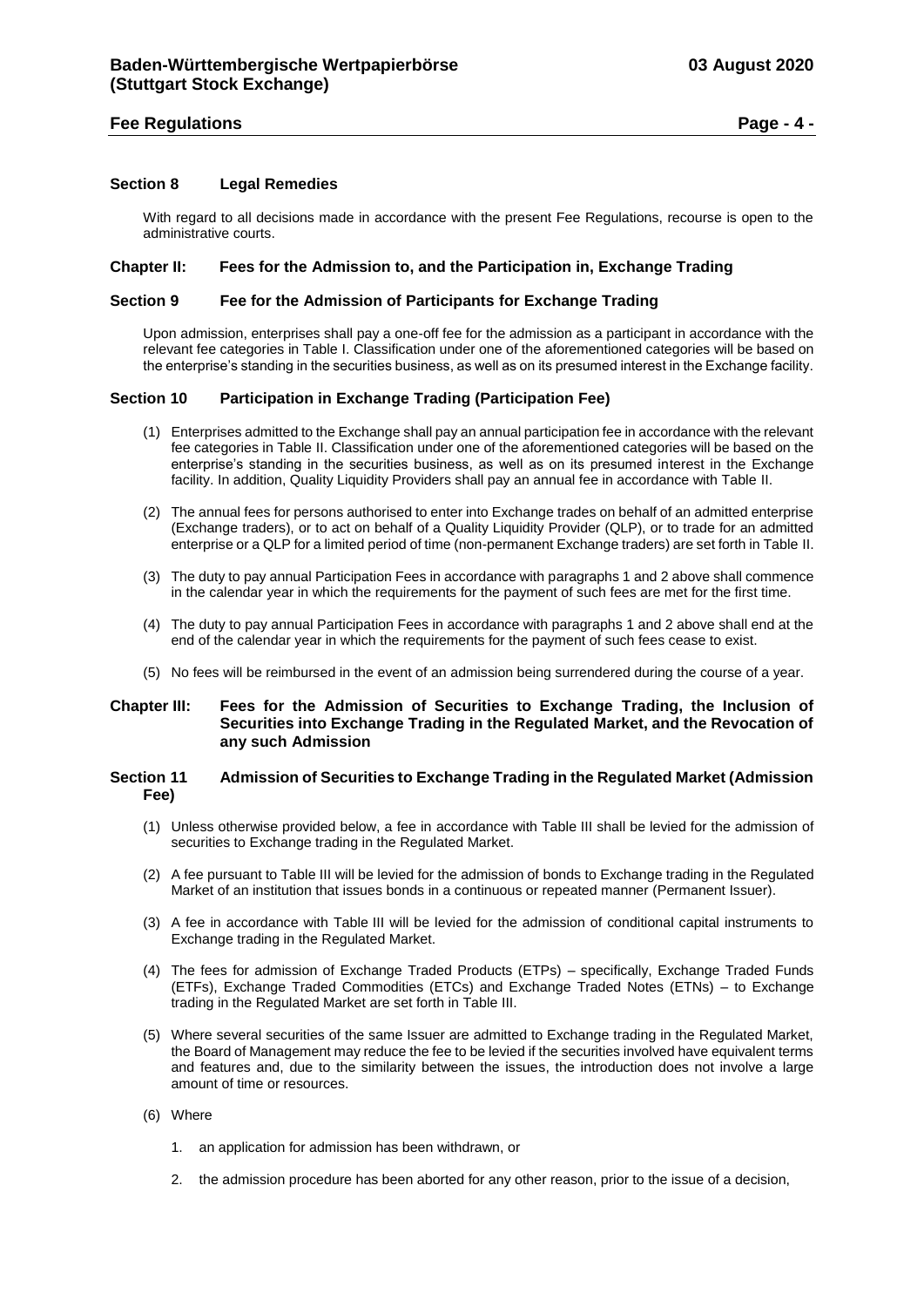### **Fee Regulations Page - 5 -**

the Board of Management may, on a case-by-case basis, determine the fee at its own discretion, taking into consideration all the circumstances, in particular the complexity of the vetting activities performed. The minimum fee shall be EUR 1,000.00. It shall not exceed the fee to be determined under paragraphs (1) and (2) above.

#### <span id="page-4-1"></span><span id="page-4-0"></span>**Section 12 Inclusion of Securities into Exchange trading in the Regulated Market (Inclusion Fee)**

- (1) A fee of EUR 250.00 shall be payable for the inclusion of securities into Exchange trading in the Regulated Market.
- (2) Where the applicant has paid, during any one calendar year, a total of
	- 1. EUR 25,000 (for up to 5,000 securities included per calendar year); or
	- 2. EUR 50,000 (for more than 5,001 securities included per calendar year),

in fees for the inclusion of securities in the Regulated Market, no further fees shall be levied (fee cap).

- (3) Where the applicant applies for inclusion of a security to Exchange trading in the Regulated Market that was previously listed in the Regulated Unofficial Market (*Freiverkehr*) at the Stuttgart Stock Exchange, the levying of a fee may be waived.
- (4) Where several securities of the same Issuer are included into Exchange trading in the Regulated Market, the Board of Management may reduce the fee to be levied if the securities involved have equivalent terms and features and, due to the similarity between the issues, the inclusion does not involve a large amount of time or resources.
- (5) Where
	- 1. an application for inclusion has been withdrawn, or
	- 2. the inclusion procedure has been aborted for any other reason prior to the issuance of a decision,

the Board of Management may, on a case-by-case basis, determine the fee at its own discretion, taking into consideration all the circumstances, in particular the complexity of the vetting activities performed. The minimum fee shall be EUR 100.00. It shall not exceed the fee to be determined under paragraphs (1) and (2) above.

(6) Where the inclusion of securities into Exchange trading in the Regulated Market is revoked upon the applicant's request, a fee of EUR 125.00 will be levied.

#### <span id="page-4-2"></span>**Section 13 Revocation of Admission of Securities to Exchange Trading in the Regulated Market (Revocation Fee)**

- (1) Where the admission of securities to Exchange trading in the Regulated Market is revoked upon the Issuer's request, a fee as set forth in Table IV will be levied.
- (2) Where the admission of securities to Exchange trading in the Regulated Market is revoked *ex officio*, a fee as set forth in Table IV will be levied.
- (3) Where the admission of several securities of the same Issuer to Exchange trading in the Regulated Market is revoked, the Board of Management may reduce the fee to be levied if the securities involved have equivalent terms and features and, due to the similarity between the issues, the revocation does not involve a large amount of time or resources.

### <span id="page-4-3"></span>**Chapter IV: Fees for the Introduction of Securities to Exchange Trading**

#### <span id="page-4-4"></span>**Section 14 Introduction of Securities to Exchange Trading (Introduction Fee)**

(1) Unless otherwise provided below, a fee as set forth in Table V will be levied for the introduction of securities to trading in the Regulated Market.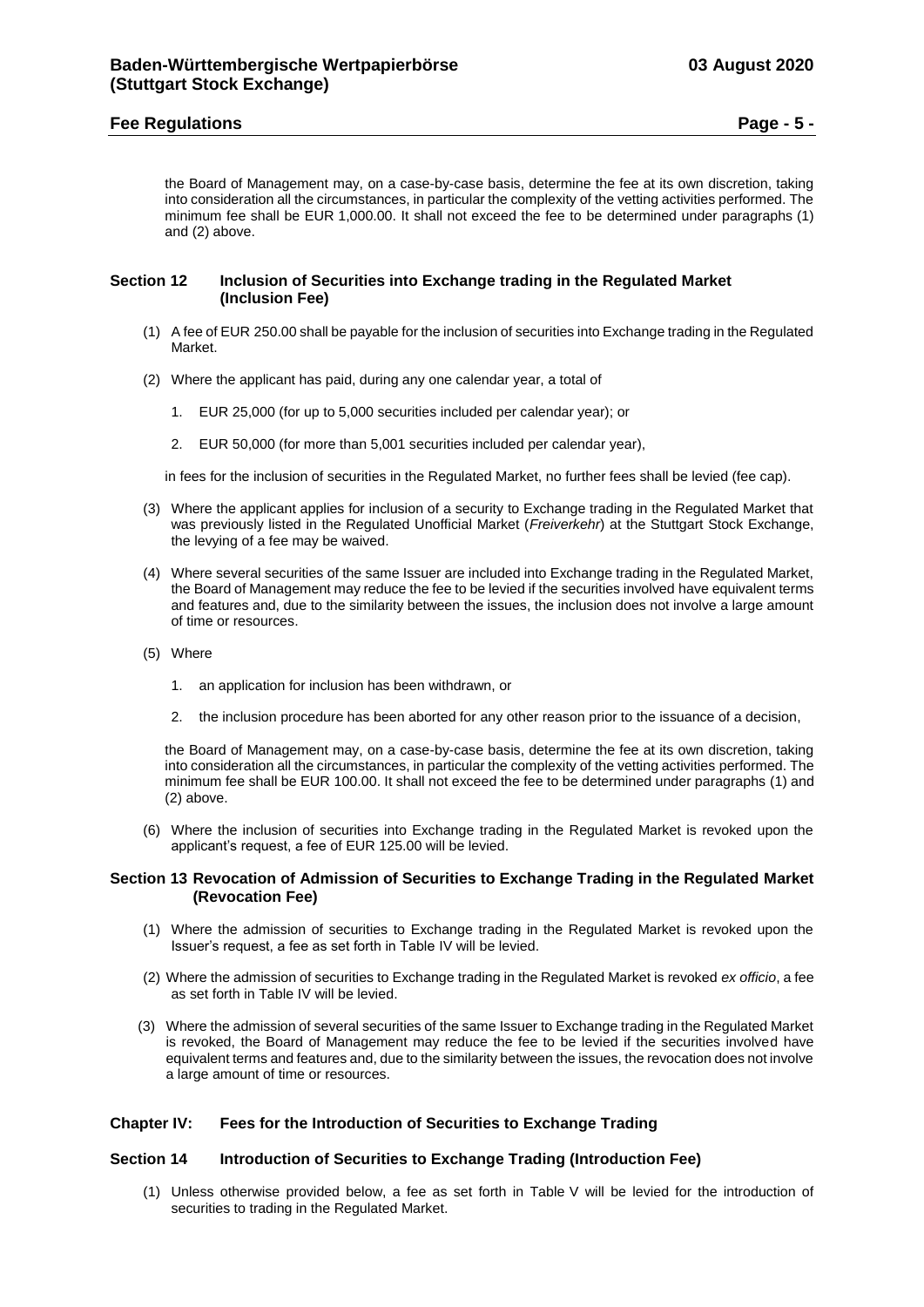### **Fee Regulations Page - 6 -**

- (2) A fee as set forth in Table V will be levied for the introduction of conditional capital instruments to the Regulated Market.
- (3) The fees for introduction of Exchange Traded Products (ETPs) specifically, Exchange Traded Funds (ETFs), Exchange Traded Commodities (ETCs) and Exchange Traded Notes (ETNs) – to Exchange trading in the Regulated Market are set forth in Table V.
- (4) Where several securities of the same Issuer are introduced, the Board of Management may reduce the fee to be levied if the securities involved have equivalent terms and features and, due to the similarity between the issues, the introduction does not involve a large amount of time or resources.

#### <span id="page-5-0"></span>**Chapter V: Fees for the Admission to the Exchange Trader's Examination (Exchange Trader's Examination Fee)**

#### <span id="page-5-1"></span>**Section 15 Admission Fee to the Exchange Trader's Examination**

- (1) An examination fee of EUR 200.00 shall be levied for admission to the Exchange trader's examination in accordance with the Regulation for the Admission of Exchange Traders at the Stuttgart Stock Exchange (*Zulassungsordnung für Börsenhändler an der Baden-Württembergischen Wertpapierbörse*).
- (2) No refund of the admission fee paid shall be made if a candidate fails to take the examination; the fee paid may be credited against the admission fee for the next examination date.

#### <span id="page-5-2"></span>**Chapter VI: Final Provisions**

#### <span id="page-5-3"></span>**Section 16 Coming into Force**

The foregoing Fee Regulations shall enter into force by way of electronic publication on the Exchange`s website.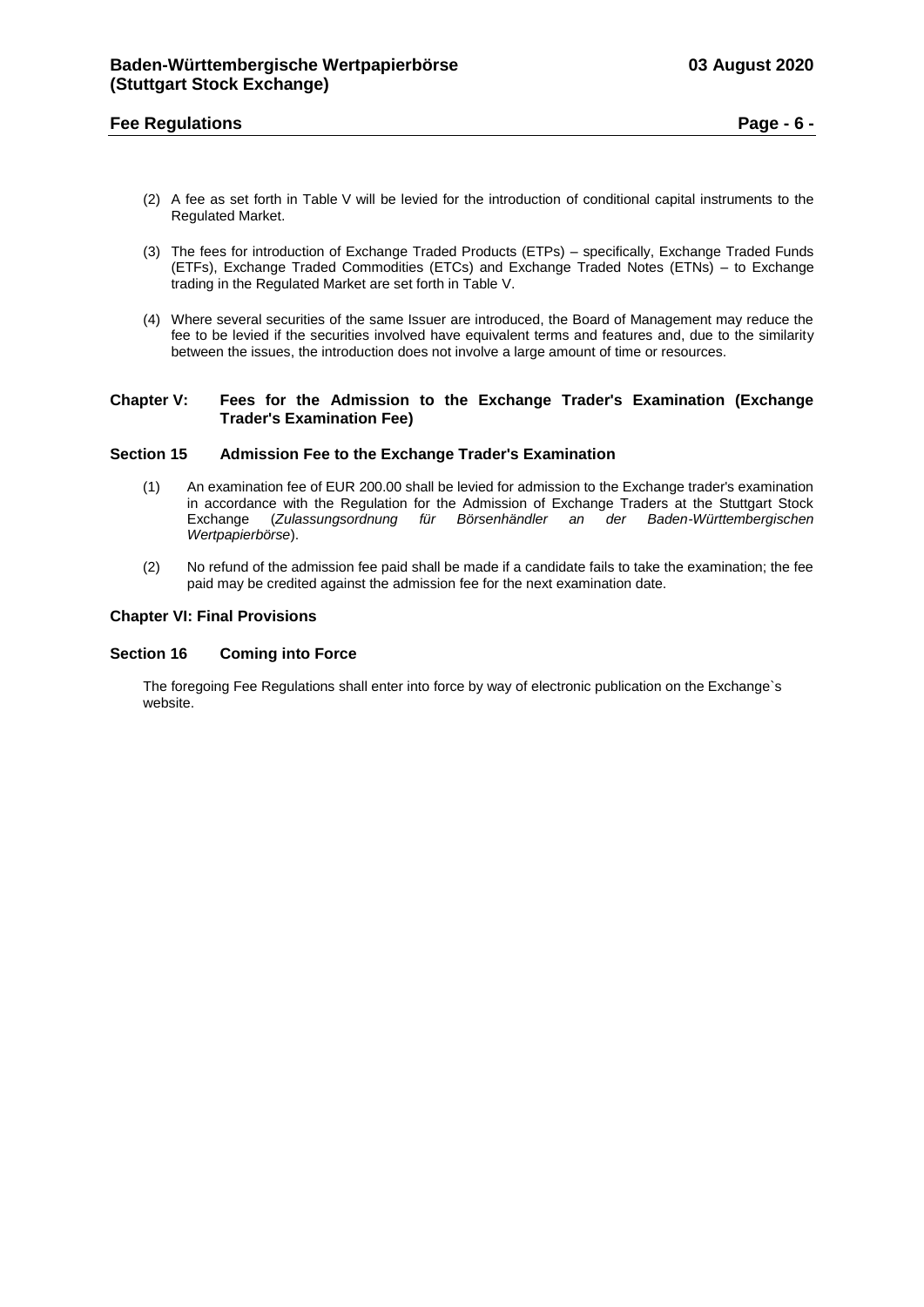# <span id="page-6-0"></span>**Table I: Fee for the Admission of Participants Pursuant to Section 9**

| <b>Section</b>                          | Fee<br><b>EUR</b>                |
|-----------------------------------------|----------------------------------|
| Section 9 (Admission of<br>Enterprises) |                                  |
| Group 1<br>Group 2<br>Group 3           | 1,800.00<br>4,900.00<br>6,100.00 |

# <span id="page-6-1"></span>**Table II (Participation Fee pursuant to Section 10)**

| <b>Section</b>                                                                                         | Fee<br><b>EUR</b>                |
|--------------------------------------------------------------------------------------------------------|----------------------------------|
| Section 10 (1) sentence 1 and<br>2 (admitted Enterprises)                                              |                                  |
| Group 1<br>Group 2<br>Group 3                                                                          | 1,800.00<br>4,900.00<br>6,100.00 |
| Section 10 (1) sentence 3 (QLP<br>Service)                                                             | 20,000.00                        |
| Section 10 (2) (Exchange<br>Traders, Persons Acting for a<br>QLP an non-permanent<br>exchange traders) | 75.00                            |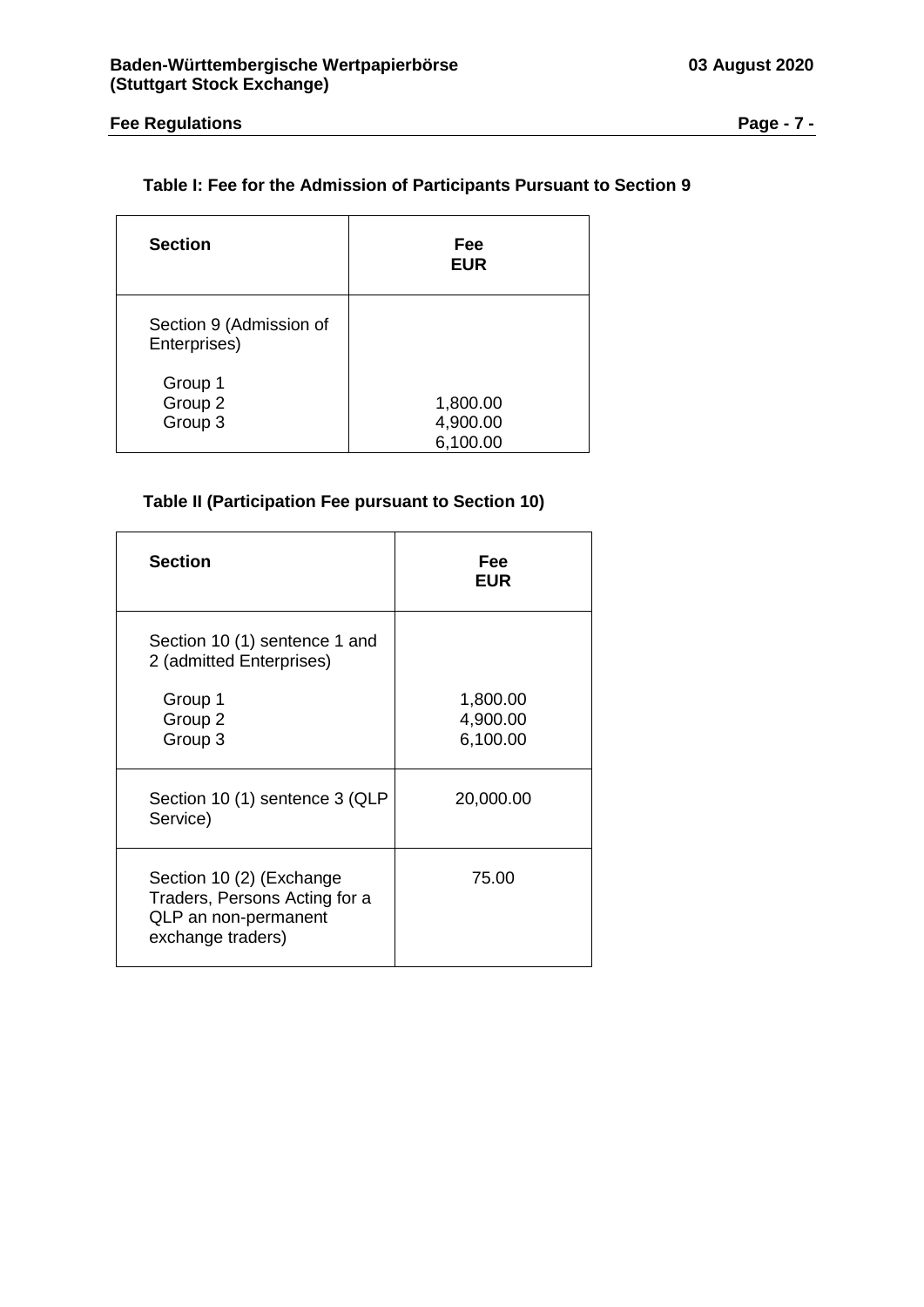# **Fee Regulations Page - 8 -**

## **Table III: Admission Fee pursuant to Section 10**

<span id="page-7-0"></span>

| <b>Section</b> | <b>Security type/class</b>                                      | <b>Market segment</b>   | <b>Fee</b><br><b>EUR</b> |
|----------------|-----------------------------------------------------------------|-------------------------|--------------------------|
| Section 11 (1) | <b>Equities</b><br><b>Certificates</b><br>representing equities | <b>Regulated Market</b> | 3,000.00                 |
| Section 11 (1) | <b>Bonds</b>                                                    | <b>Regulated Market</b> | 3,000.00                 |
| Section 11 (1) | Profit participation<br>certificates                            | <b>Regulated Market</b> | 3,000.00                 |
| Section 11 (1) | Investment funds units                                          | <b>Regulated Market</b> | 250.00                   |
| Section 11 (2) | <b>Bonds</b>                                                    | <b>Regulated Market</b> | 500.00                   |
| Section 11 (4) | <b>Exchange Traded</b><br>Products (ETPs)                       | <b>Regulated Market</b> | 250.00                   |

## <span id="page-7-1"></span>**Table IV: Revocation of Admission pursuant to Section 13**

| <b>Section</b> | <b>Security type/class</b>                               | <b>Market segment</b>   | <b>Fee</b><br><b>EUR</b> |
|----------------|----------------------------------------------------------|-------------------------|--------------------------|
| Section 13 (1) | <b>Equities</b><br>Certificates representing<br>equities | <b>Regulated Market</b> | 5,000.00                 |
| Section 13 (1) | <b>Bonds</b>                                             | <b>Regulated Market</b> | 1,000.00                 |
| Section 12 (1) | Profit participation<br>certificates                     | <b>Regulated Market</b> | 1,000.00                 |
| Section 13 (1) | Investment funds units                                   | <b>Regulated Market</b> | 250.00                   |